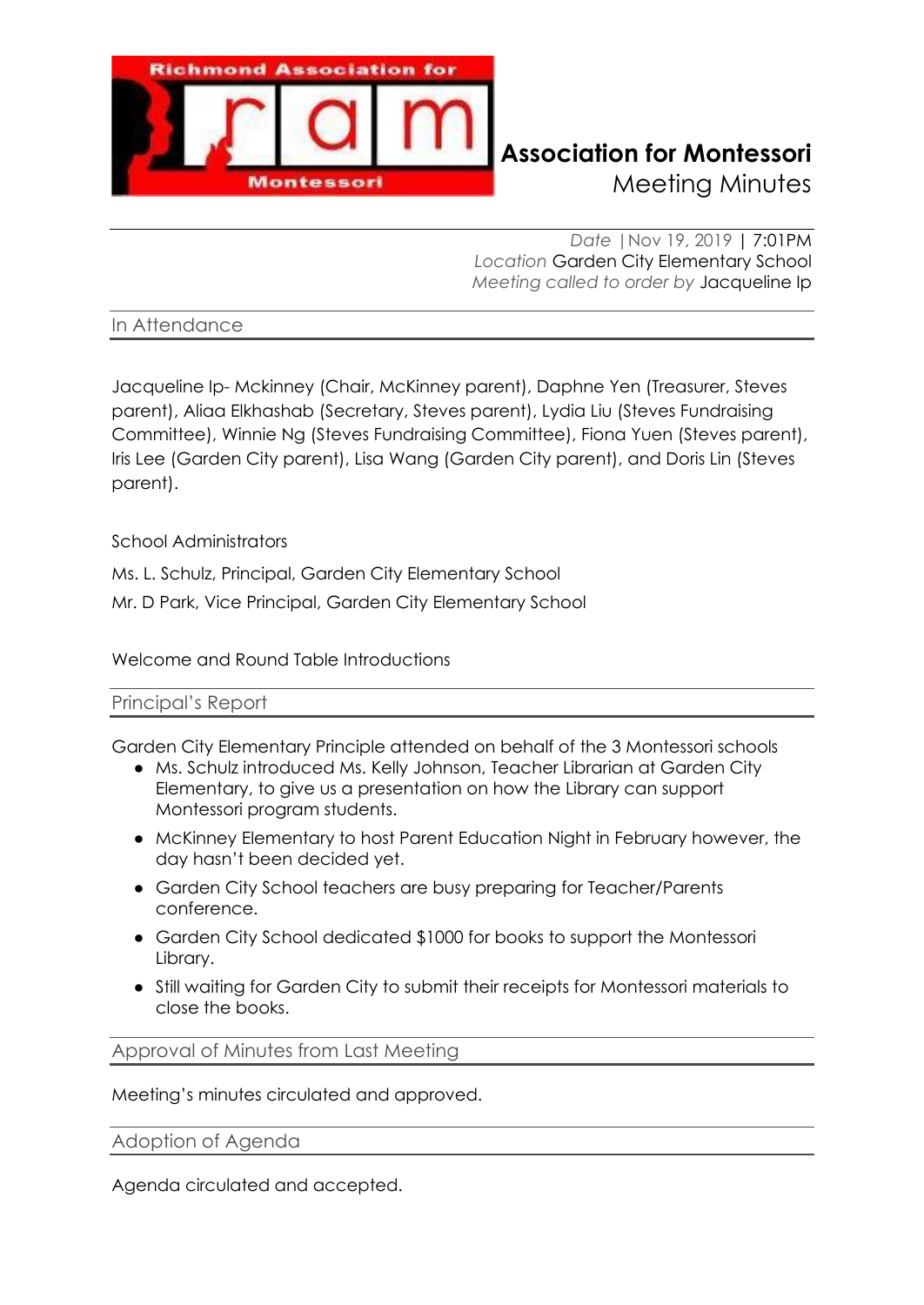

#### RAM Reports

Chair Report

● Jacqueline asked Ms. Kelly, Teacher Librarian at Garden City, if she can share the PowerPoint slides.

Meeting Minutes

● Discussion regarding the e-portfolio (online report card) and whether all teachers are employing it.

Treasurer Report

- Daphne Yen gave us an update on RAM financial status.
- Fundraising Kids Night Out: Total deposit from Eventbrite was \$1100. Approximately, \$700 to Kidtropolis and \$340 were generated to RAM.
- Total received from Cash Drive was \$9850 including: \$6450 Membership fees and \$3400 Donations.
- A total of 87 families participate in Cash Drive; 84 families were eligible for the Costco Gift Card Draw.
- Waiting for Garden City to submit their receipts of \$4000. The order has been opened since August and need to be closed.

Open Issues and New Business

Garden City Librarian Presentation and discussion

- Ms. Kelly's presentation was approximately 15 minutes.
- Topics covered included: What is the Montessori Education? What skills do kids need today (children as the centre of education) and how can we get children ready for the future (resilience, curiosity and growth)? How can we foster this (getting children ready for the future)? And how can parents get involved?
- Ms. Kelly also discussed the new shift in the way libraries function: access to information 24/7 through the database; innovative programs; libraries now act as an open flexible shared space where kids can come to work and learn independently; and the 3D printer projects.

Scholarship Program

● Rika contacted David Parker and followed-up regarding the \$500 student scholarship.

Teacher Bursary Program

● Bursary applications were not received yet.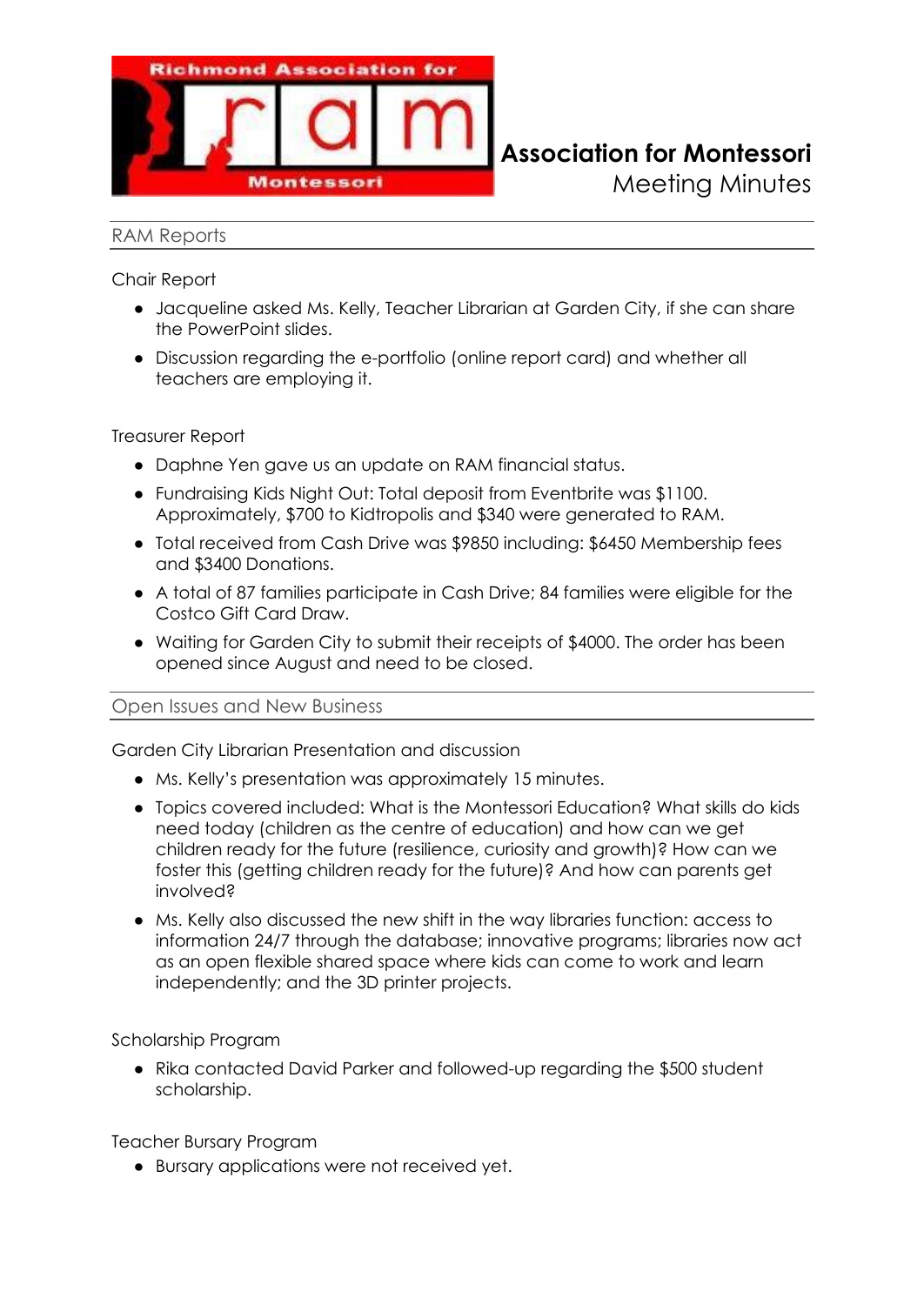

## **Richmond Association for Montessori** Meeting Minutes

#### Fundraiser

- Winnie Ng explored possible fundraising options/ ideas:
- 365 Days Fun for Kids:
	- o Total cost is \$1260 (\$1200/ 2 hours \* 5% Tax) with a total capacity of 40 kids and 40 adults.
	- The cost covers the whole facility after business hours from 6:30pm to 8:30pm.
	- o Tickets selling price is \$35 per child (breakeven price is \$31.50 /child), thus RAM profit will be \$140 for the night.
	- o Overall not an ideal option.
- Clip 'N Climb:
	- o Offers fundraising event 50/50. Prices on the website are \$23 per child, thus \$11.50 for Clip 'N Climb and \$11.50 for RAM.
	- o Can book directly on their website with a maximum capacity of 30 persons per 60 min session (Time TBA).
	- o Suggestion to select a day prior to Professional Development Day.
	- o Winnie to check: availability on Feb  $13n \otimes 6$ pm or 7pm; age restrictions, if guardians are required to be there, as well as start and setup a RAM account.
	- o Date set up as February 23rd 5-6pm, tickets set at \$23 per person.
- Cineplex:
	- o Adults: Tickets cost is \$9.76 based on 50 Tickets (\$9+Tax+PF).
		- Tickets selling price \$13, RAM potential profit is \$162.
	- o Children under 13: Ticket cost is \$13.25 based on 25 kids.
		- **•** This price includes a drink, popcorn, treat and admission.
		- Tickets selling price is \$16, RAM potential profit is \$69.25.
	- o Involves handling money for group booking/ payment.
	- o Overall not an ideal option.
- Jacqueline Ip also discussed other fundraising options including Mabel's Labels and FlipGive
	- o Jacqueline posted Mabel's Labels, the personalized stickers, on Facebook. By visiting the website click on "Support a Fundraiser" and type RAM.
	- o FlipGive, opens up a whole online shopping community by clicking to the stores after logging into FlipGive. By shopping online a % of your